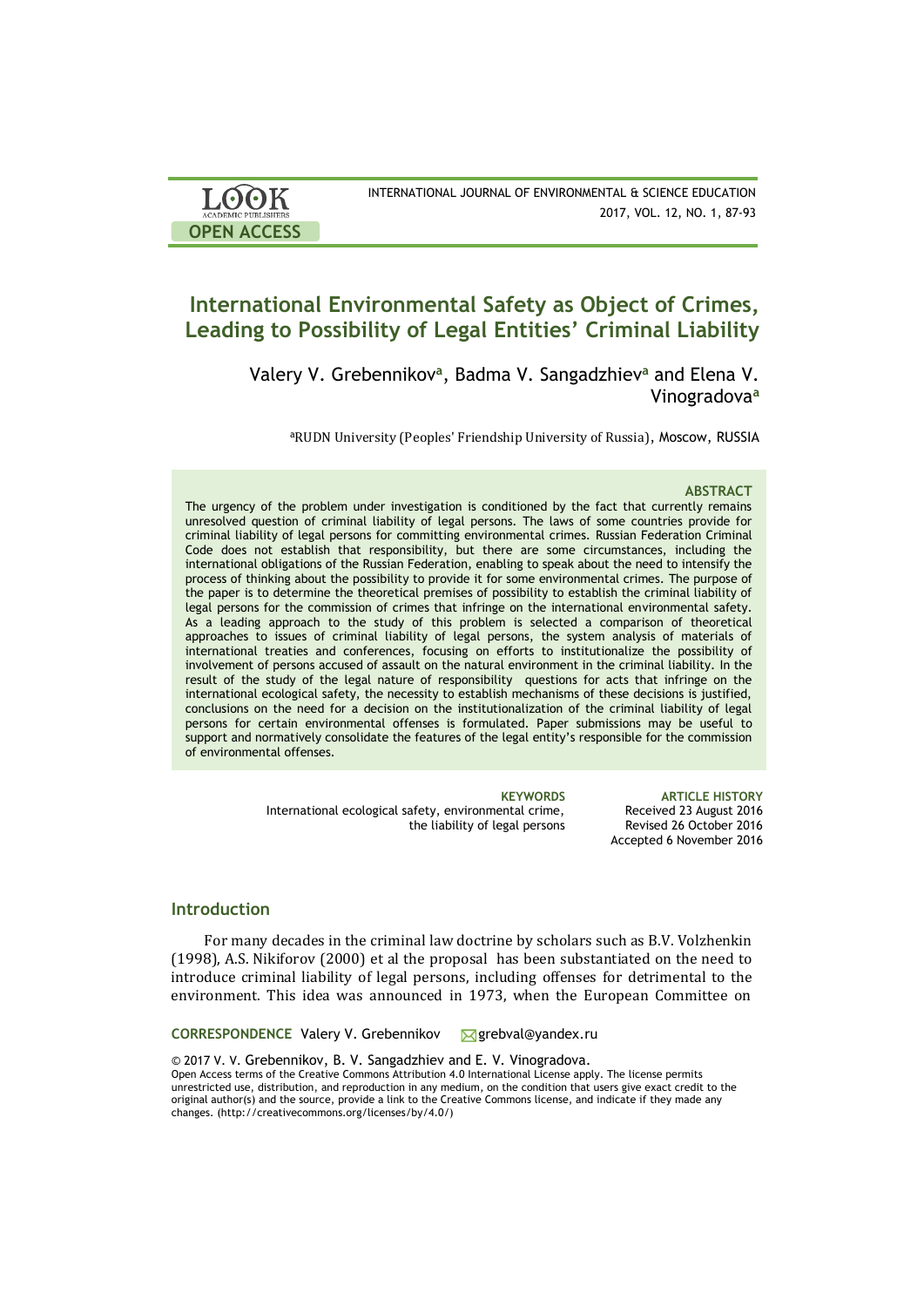Crime Problems of the Council of Europe recommended for the parliaments of member states of the European Community to recognize the legal persons as entities of criminal liability for crimes that harm the nature. This was due primarily to the realization of the social danger of these acts by many states.

Some countries positively accepted the recommendation and recognized legal persons as entities of crimes which, as it is pointed out by J. Wolf (2002) in the foreign scientific literature is called as a crime against nature, in the Russian criminal law they are called environmental crimes.

As it is noted by Professor L. Knopp (1994), with the introduction of Germany's new penal regulation of environmental rights a dense system of regulations was reached that makes it difficult for companies the possibility of harm doing to the natural environment.

In Austria, as it is indicated by S. Matejko (2006), the legislator changed environmental crime's composition through amendments (legal clarification) as a result of a tough fight in the parliament for certain formulations.

The results of these steps have led to certain results, for example, the proportion of crimes against the environment in the total mass of crimes (aufgeklärten Fälle) in Germany has a negative upward trend. U. Meyerholt (2010) notes that the number of reported crimes against the environment has been steadily declining since 1998. But in the Russian criminal law the offender is still recognized only a natural person.

The question of the recognition as crime's entity only of a natural person in the Russian criminal law is traditionally based on the provisions laid down in Article 19 of the Penal Code which states that "entity of criminal liability is considered only sane person over the age established by this Code."

During the preparation of the Criminal Code of 1996 the issue about the recognition of the legal person as the entity of crime was the subject of extensive discussion when the A.V. Naumov (1992), S.G. Kelina (1994) and others have expressed their views on the possibility of introducing criminal liability for legal persons.

Despite the fact that this position has not been taken into account by the legislator that question is analyzed by many researchers.

Currently, the view about the possibility of recognition of the legal person as entity of criminal liability, especially for crimes that infringe on the international ecological safety, has been widely discussed.

### **Methods**

To bring the base to determine the legal nature of the liability of legal persons for crimes that infringe on international environmental security it is necessary to analyze the theoretical foundations of this type of liability. Taking into account that supporters of the idea of the criminal responsibility of legal persons, in particular, A.S. Nikiforov (2000), I.V. Sitkovskiy (2002), E.J. Antonova (2009), and others assume legal entities' responsibility only for the commission of certain types of criminal acts to which some researchers as it is noted by E.V. Vinogradova (2001), include environmental ones to the comparative analysis according to the purposes of this study were subjected both Russian and foreign concepts of legal persons' criminal liability, in part of justifying the possibility to bring them to criminal responsibility for the crimes encroaching on international environmental safety.

### **Results and Discussion**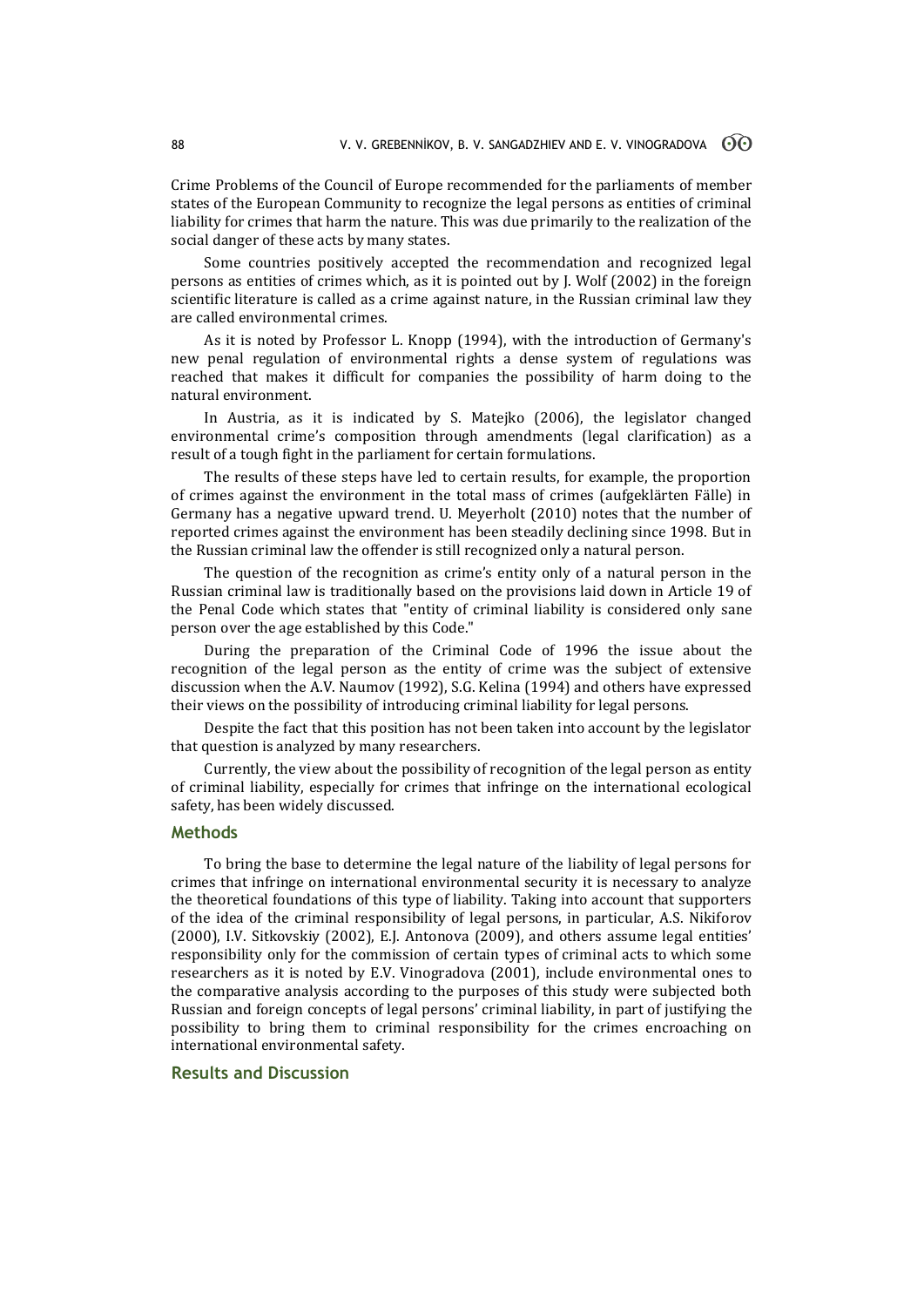#### $\odot$ INTERNATIONAL JOURNAL OF ENVIRONMENTAL & SCIENCE EDUCATION 89

The Criminal Code of the Russian Federation (hereinafter CCRF) first identified in a separate group the assaults on the natural environment. It enabled to realize the ecological function of the criminal law - to ensure environmental enforcement and environmental safety. The concept of environmental crime is not formulated in CCRF. In the doctrine of criminal law the concept of environmental crime was investigated by M.M. Brinchuk (1998a, 1998b), A.A. Tranin (2014), and other scientists and the dominant definition of it is a socially dangerous act encroaching on the established in the Russian Federation environmental law and order and (or) the ecological security of the society and causing harm to the environment and human health. CCRF unified rules on liability for environmental crimes in one chapter, creating thus, according to V.F. Shchepelkov & E.V. Vinogradova (2014), the prerequisites to allocate as species' object of these crimes encroaching on ecological safety and environmental order. However, it should be recalled that in chapter 34, which establishes responsibility for crimes against the peace and human security of the Russian Federation Criminal Code in Article 358 liability for ecocide is established. It is obvious that the object of abuse for this criminal act should not be considered environmental safety, as part of the Russian Federation's national security, but international environmental safety. Classification of objects of environmental crimes is the subject of many scientific studies.

We believe that, depending on the object of attacks all environmental crimes can be divided into three groups of crimes encroaching on: environmental law and order, environmental safety and international environmental safety.

As for the crimes encroaching on ecological law and order, it should be recalled that to date this concept has no legal definition, despite the fact that it is widely used in normative legal acts of different legal force. The violation of the rule of law is the violation of the acted rules, regulations. Crimes of this kind are acts that infringe on the established order of the works and services the subject of which are components of the environment, as well as all the so-called "Poaching" crimes - crimes aimed at unlawful removal from the natural environment of any of its components. It should be noted that the doing harm to the environment has serious consequences in the form of long-term deterioration of the natural component. The question of terms, which should be considered as long, is debatable in the science. D. Kienapfel (2009) believe that their determination should be based on the period of at least one year or more. However, S. Bertel (2010) express a different point of view that only the natural process of regeneration (recovery) should be taken into account. The crimes encroaching on ecological safety may include acts, responsibility for which is provided in Articles 250- 252, 254, 258.1, 259 of the Criminal Code of Russian Federation. The damage from these crimes is multi-faceted. The consequences are often irreversible, not appropriate, according to O.L. Dubovik (1997), for restoration neither by natural forces of nature nor by deliberate human activity.

International environmental safety, as the object of some environmental crimes has not yet received a serious theoretical justification, at the same time it can be assumed that part of the environmental crimes, the direct object of assault for which, in accordance with the proposed classification should be considered the environmental safety, taking into account the cross-border nature of these crimes, impinge on international environmental safety. Thus we believe that the concept of high-risk and cross-border nature of the crimes, the responsibility for the performance of which is provided by Articles 250 (water pollution), 251 (air pollution), 252 (marine pollution) and 358 (ecocide) of CCRF, suggests that the direct object of the crime should be recognized the international environmental safety.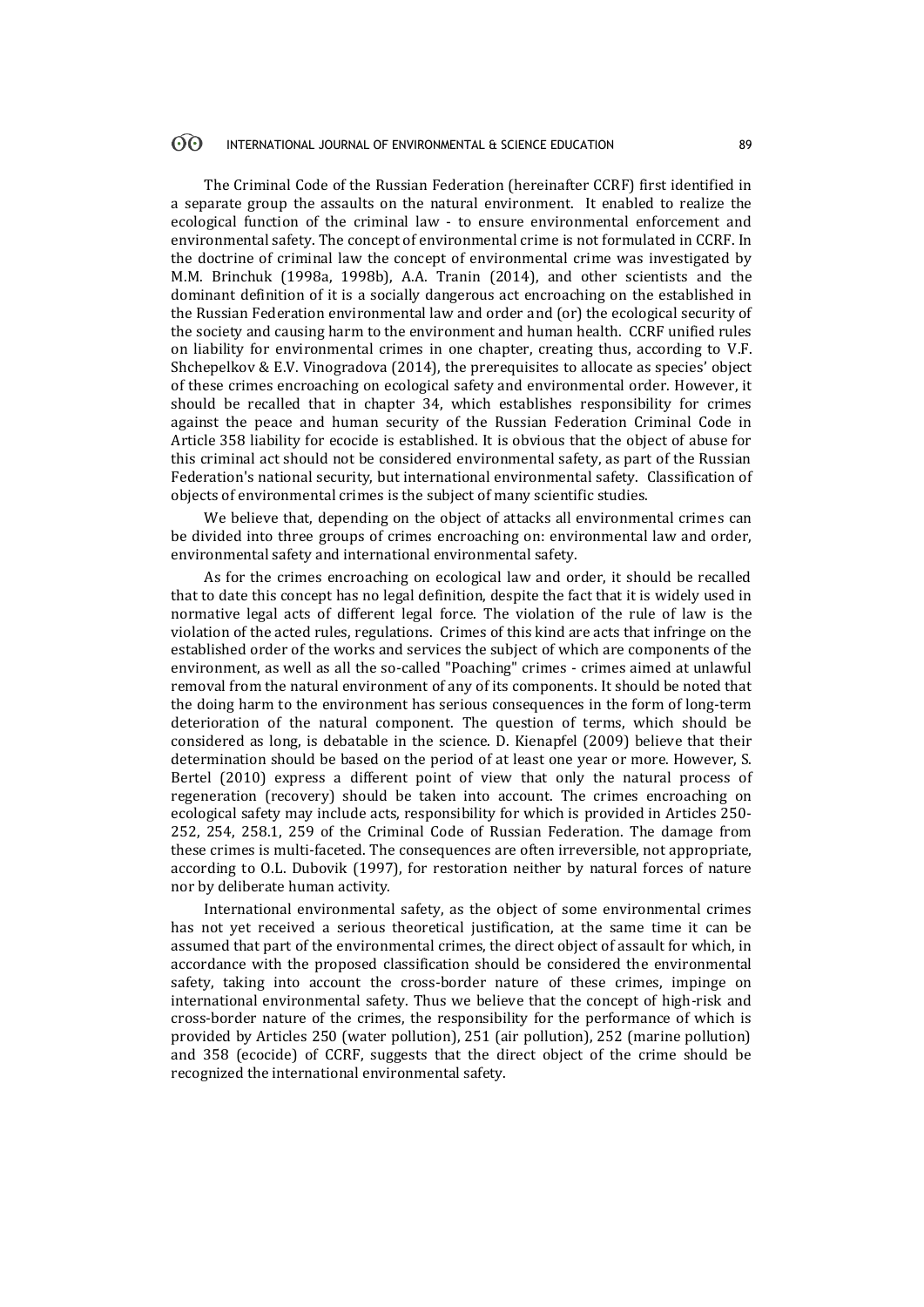It is obvious that by identifying as the object of individual environmental crimes the international environmental security, one should clarify the features of the person to be criminally responsible for their commission.

The entity of environmental crime is defined taking into account the positions described in Resolution of the Plenum of the Supreme Court dated 18 October 2012 № 21 "On application by the courts of legislation on liability for violations in the field of environmental protection and nature", which states that in a number of crimes that infringe on the natural environment, the perpetrator is a special- official person.

However, the criminalization of the officials, taking into account the size of the fines set by the criminal law for individuals, does not enable to make amends for damage to natural object.

Probably, in this context, we can assume that if the compensation for damages would be entrusted to a legal entity, then the significance of the application of the fines in this case, if not make amends for the damage, as in the case of environmental crimes, it is impossible to return to the natural object its original state, could compensate for it.

In countries where such liability is provided, as S.T. Ebenroth (1997) notes the effects of the sentence for legal entities are considerable, even if the crimes against the environment are the result of careless behavior.

However, the question of criminal liability of legal persons in Russia remains debatable. This is largely due to the concept of personal fault liability formulated in prerevolutionary Russian criminal law.

At the beginning of the XX century, Professor N.S. Tagantsev (1910) wondered: "... whether legal entities can the perpetrators of criminal acts, whether they are responsible for the perpetrated criminal procedure? This question in science still recently considered solved forever and, moreover, adversely, but not long ago the opinions were heard in defense of the against opinion, though, in my opinion, communis opinion doktorum (lat -. General opinion of scientists) remains unshakeable on grounds of a criminal policy and law. The principle of criminal irresponsibility for legal persons equally is applied to all criminal acts as heavy and unimportant as deliberate and through carelessness". However, the issue continued to be debated. Professor S.V. Poznyshev (1912) believed that for the sake of clarity it is more convenient to put the matter somewhat differently. It is advisable not to talk about whether the legal entities are capable by their nature to commit a crime. It is about whether the criminal liability is permissible in terms of the basic principles of the punitive activities of the state. In this formulation, the center of gravity of the matter is transferred to the basic principles of criminal justice from disputes about the nature of legal persons, in which is so rich law literature.

Civil liability becomes possible only because the legal consequences of acts committed by individuals, authorized persons, as it is noted by Professor A.N. Trainin (1969), are transferred on a legal entity. The very legal entity cannot perform any action because their authorized persons, on behalf of a legal entity usually do it. This logic suggests that when commission on behalf of the legal person of acts containing elements of a crime, under appropriate conditions criminal liability's arising is possible.

It may be recalled that at the stage of discussion of CCRF project B.V. Volzhenkin (2008) and S.G. Kelina (1994) presented proposals for inclusion in the Russian criminal law of the institute of criminal liability of legal persons. This proposal was not supported. Opponents to establish criminal liability of legal persons, as the main argument express the position of the impossibility to create a model of guilt of the legal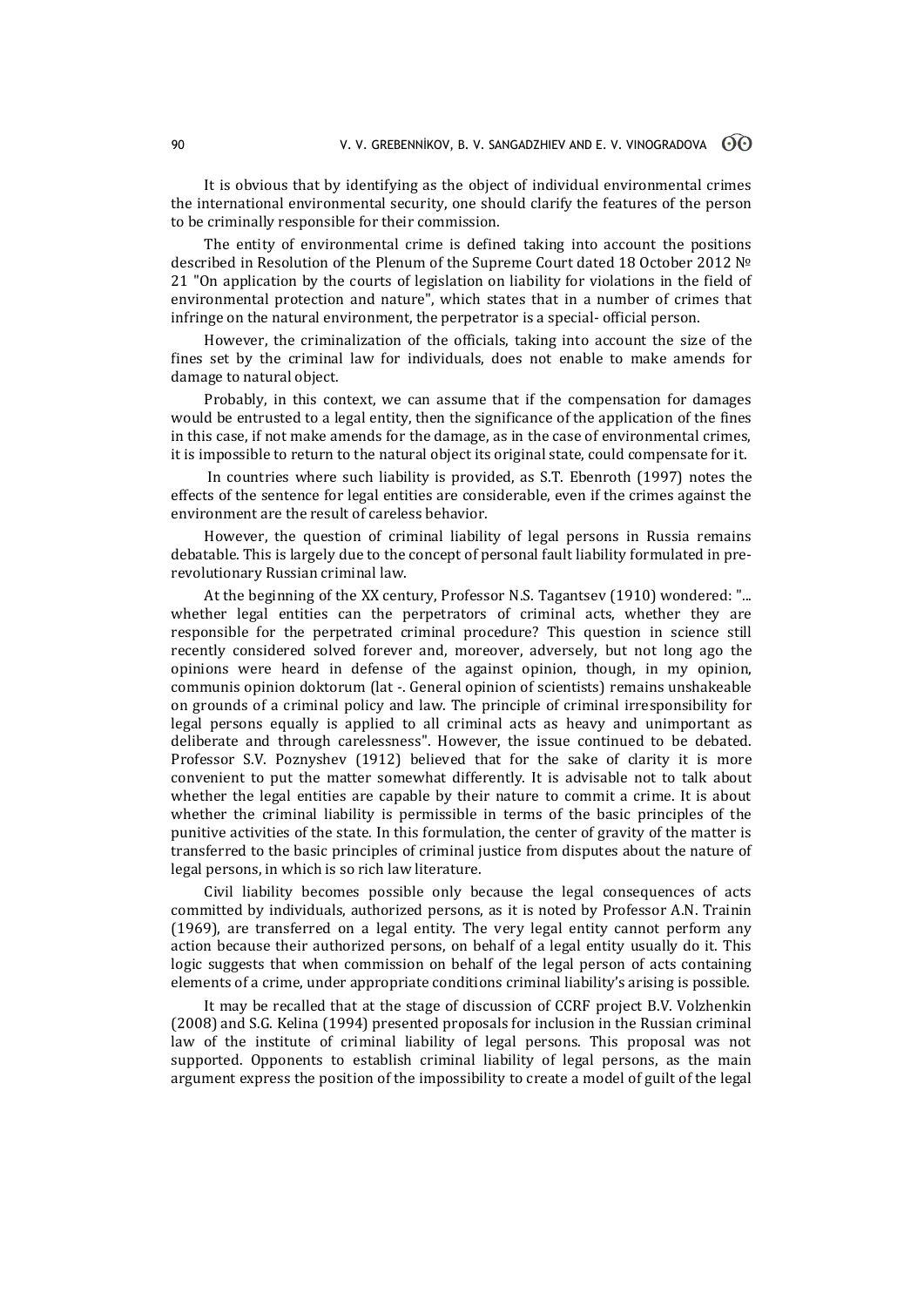#### 60 INTERNATIONAL JOURNAL OF ENVIRONMENTAL & SCIENCE EDUCATION 91

person. Indeed, it is difficult to simulate the awareness by the legal entity of public danger of the act, and the attitude to its effects.

However, according to V.G. Pavlov (2001), "the problem of criminal liability of legal persons in agenda cannot be removed, since it has its supporters".

This question has once again become a subject of discussion after making by the Investigative Committee of Russian Federation of the draft law on amendments to some legislative acts of the Russian Federation in connection with the introduction of the institute of criminal law in relation to legal persons. The bill was not approved, however, the actualization of this problem is conditioned by a number of factors.

At the same time as a justification for such a possibility during the discussion of the above-mentioned bill a number of arguments was cited. First of all, it should be recalled that the Russian legislation provides for administrative liability of legal persons, so the participation of an individual in a socially dangerous act is considered as a crime, and of the legal entity - as an administrative offense. In addition, the legislation on administrative offenses does not provide for international cooperation, without which combating transnational crime of legal entities becomes ineffective. These reasons, along with the fact that Russian law does not have sufficiently effective sanctions, adequate to social danger of this type of crime allow legal entities to implement corporate interests by criminal means.

Taking into account the international experience as the sanctions for offenses by legal entities it was intended to provide such new types of punishment as deprivation of licenses, quotas, preferences or privileges, a ban on the activity on the territory of the Russian Federation, compulsory liquidation, that along with the already existing forms of punishment, in case of their correction (in particular they talked about the possibility of increasing the fine to very significant size), could well serve as crime prevention.

Thus the recognition of legal entities as the perpetrators, according to A.P. Kozlov (2004) may be useful for some of the tasks of criminal law. It should be recalled, about the great prevalence in recent years, violations of the criminal law through the use of legal entities and in their interests. The presence in the Criminal Code of the Institute of criminal liability of corporates believes E.S. Smolninov (2009) will create the legal preconditions for bringing them to justice.

Not the least role in the revitalization of discussions about the possibility of the introduction in the Russian criminal law institute of responsibility of legal persons is played by the fact that by signing a number of international treaties the Russian Federation takes the responsibility to comply with international standards.

At the same time one cannot ignore the fact that Russia is obliged to take into account international standards and recommendations. This also concerns criminal and legal methods of combating socially dangerous acts committed by legal entities. Russia, ratifying international conventions, as N.V. Vitruk (2008) notes imposes an obligation to make appropriate changes in national legislation.

### **Conclusion**

The concerns of Russia and other States with the state of the natural environment due to uncontrolled growth of harmful industrial and domestic wastes, radiation and chemical contaminated areas, discharge into water bodies and emitted into the airspace of toxic substances and other negative impacts are obvious.

Problems of criminal liability for committing criminal acts that infringe on international environmental security, are multidimensional, in the science of criminal law there is an opinion that the subject structure of these acts should be expanded to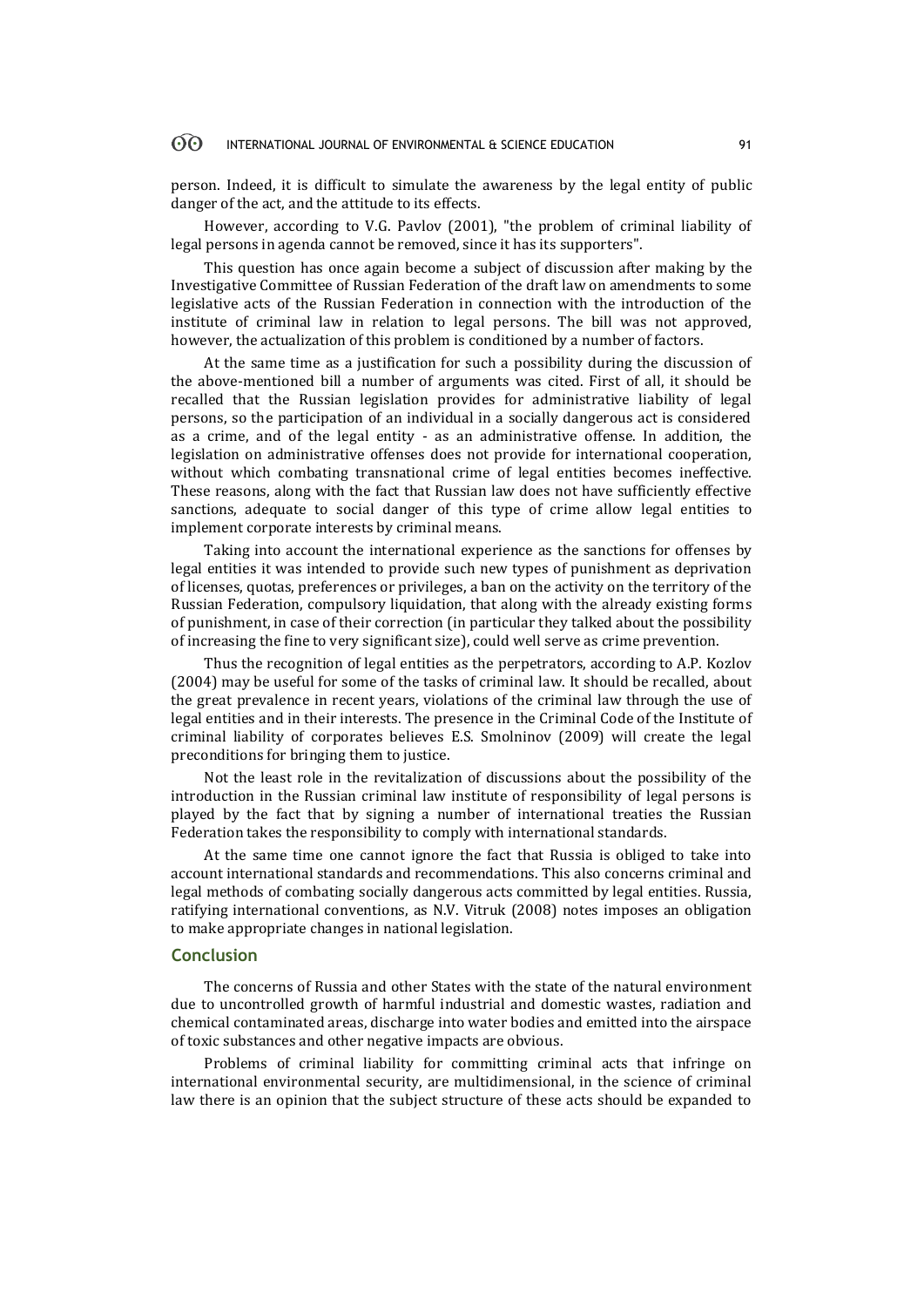establish the criminal liability of legal entities. Unlike countries where for committing crimes against the natural environment, the criminal liability of legal entities is established, in Russia such a mechanism is not created.

To sum up, taking into account that the issue of criminal liability of legal persons has so far not received its theoretical justification, we believe that if to provide for criminal liability of legal entities, this responsibility should not apply to all offences but only in certain, strictly defined by law of the criminal acts. If we talk about environmental crimes, to these acts can be referred crimes against the international environmental security, on the basis that any adverse effects on the natural object, in this case, affects not only the interests of individual State, but leads to changes in the environmental system for which there are no administrative boundaries, these acts create a danger to humanity. However, this question can be put only after creating a theoretical model of guilt of a legal entity for committing a crime.

### **Disclosure statement**

No potential conflict of interest was reported by the authors.

### **Notes on contributors**

**Valery V. Grebennikov**, Doctor of Law, Professor, Head of the Department of Judicial Authority, Law-Enforcement and Human Rights Activity, RUDN University (Peoples' Friendship University of Russia), Moscow, Russia.

**Badma V. Sangadzhiev**, Doctor of Law, Professor, Assistant Manager of the Department of Judicial Authority, Law-Enforcement and Human Rights Activity, RUDN University (Peoples' Friendship University of Russia), Moscow, Russia.

**Elena V. Vinogradova**, Doctor of Law, Professor of the Department of Judicial Authority, Law Enforcement and Human Rights Activity, RUDN University (Peoples' Friendship University of Russia), Moscow, Russia.

## **References**

Antonova, E.Y. (2009). Liability of legal persons in criminal law: arguments for and against. *Criminal law, 5*, 4- 9.

- Bertel, S. (2010). *Österreichisches Strafrecht Besonderer Teil.* Berlin: Vollständig überarbeitete Aufl.
- Brinchuk, M.M. (1998a). On the conceptual apparatus of environmental law. *The state and law, 9,* 20-28.
- Brinchuk, M.M. (1998b). Theoretical problems of formation of legislation on the environment. *The state and law, 12*, 73-81.
- Dubovik, O.L. (1997). Responsibility for environmental crimes. *Journal of Russian law, 9,* 50-61.
- Ebenroth, C.T. (1997). Die strafrechtliche Verantwortung des Vorstandes für Umweltstraftaten und gesellschaftsrechtliche Vermeidungsstrategien. *Betriebs-berater, 28*, 1941–1947.
- Kelina, S.G. (1994). *Liability of legal persons in the draft of the new criminal code of the Russian Federation*. *Criminal law: new ideas.* Moscow: Publishing house of IS and L. RAS.
- Kienapfel, D. (2009). Studienbuch Strafrecht. Besonderer Teil Band III. *Delikte gegen sonstige Individual- und Gemeinschaftswerte*. Berlin: Auflage.

Knopp, L. (1994). Neues Umweltstrafrecht und betriebliche Praxis. *Betriebs-berater, 32,* 2219–2224.

- Kozlov, A.P. (2014). *The concept of crime. Tutorial*. St.Petersburg: Juridical center "Press".
- Matejko, S. (2006). Die allgemeine Irrtumsdogmatik vor neuen Herausforderungen der Variantenirrtum im Rahmen der Umweltschutztatbestände. *Zeitschrift für Internationale Strafrechtsdogmatik (ZIS), 5,* 205– 212.
- Meyerholt, U. (2010).Umweltrecht. *Oldenburg, 5.* 135–136.
- Naumov, A.V. (1992). The enterprise on the chair of the accused. *The Soviet justice, 17,* 3-4.
- Nikiforov, A.S. (2000). Legal person as the entity of the crime. *The state and law, 8,* 59-70.
- Pavlov, V.G. (2001). *The entity of the crime*. St.Petersburg: Juridical center "Press".